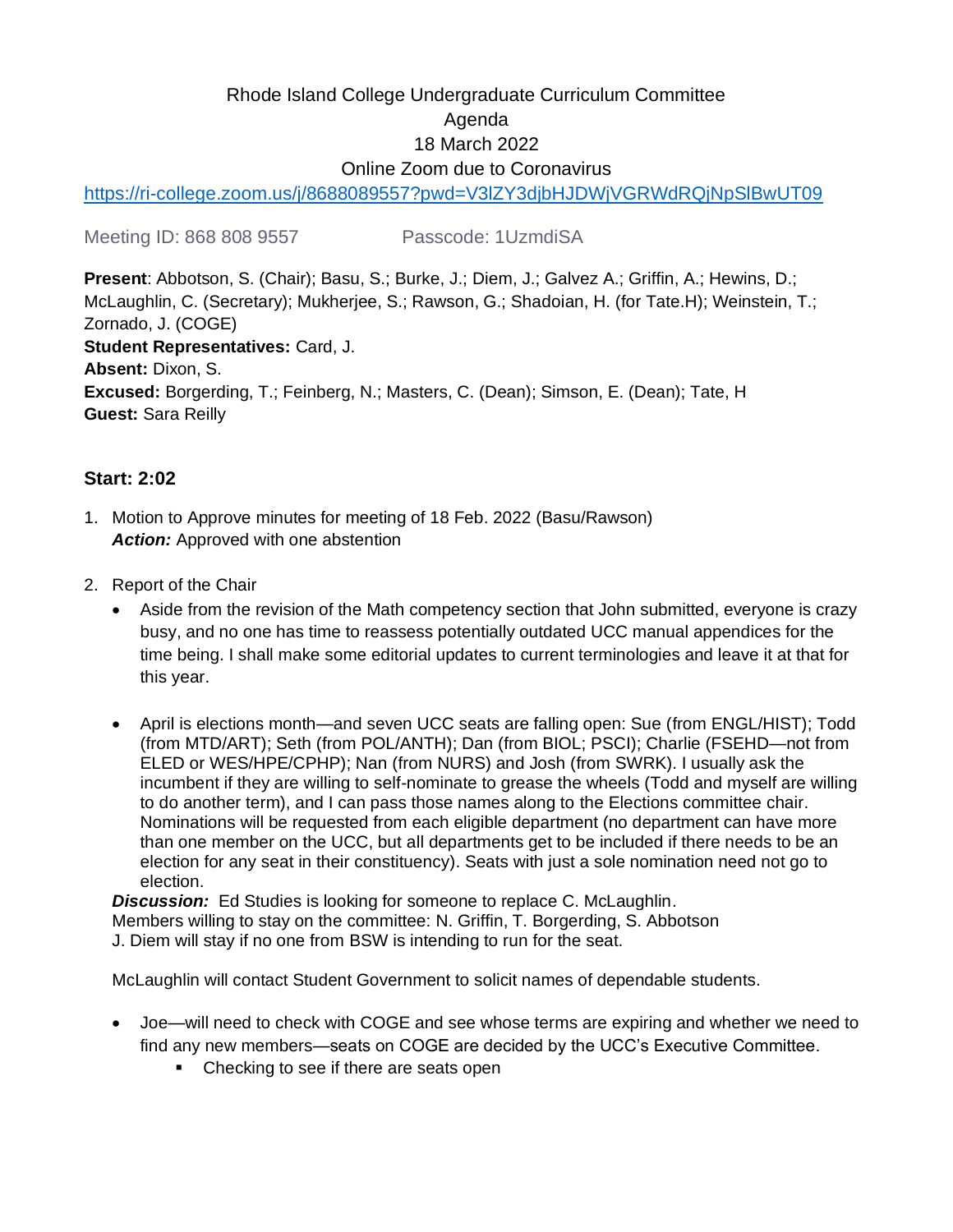- Remains uncertain as to the fate of the Writing Board, though I've heard rumors it may be coming back. If that happens, I will check with Mike about membership.
	- Possible return of the WB next year
	- Possible workshop during the summer checking in with Mike
	- Checking with Mike to see if members are still willing to serve
- Additional discussion: Secondary Admissions Programs
	- A number of programs have been reached out to about the secondary admissions
	- IMs in FAS, FSEHD, Medical Imaging, Chemical Dependency, SW, and Nursing have a secondary admissions process to be admitted to the major
	- Can we create a policy to off ramp students who have not earned the credits or grades to be admitted well into their academic careers?
	- Policy should not be punitive, but realistic.
	- A means to catch people early that are clearly not meeting the program goals.
	- Need a means to have students declare a major other than the one they started.
	- **EXECT** Leaves open the possibility for returning to a major when requirements are fulfilled.
	- Some students keep retaking a course and then withdraw when they don't earn a grade required from a program. Nursing has a 2X limit on how often can repeat a course before being blocked from getting into the program. PSYC tends to absorb many of the Nursing IMs who fail to get in.
	- Lots of opportunities to raise GPA Letter often comes from AVPAA to advise on change of major.
	- Need to look at when people apply to a program with second admission needs to be adapted to each program as they do have differing requirements—there can be no one size fits all solution.
	- How long do we allow students to repeat classes? Realistically in Nursing even the required 3.0 GPA does not get you into that program as the placements are limited.
	- Why are students going through a second admission process? Certification requirements and demonstration of skills for clinical settings.
	- Would using a different term than IM, such as pre-nursing or pre-education help?
	- **EXT** Ideally students apply early in their careers. The problem is that students may not have the GPA or course work needed to meet program requirements.
	- **•** This policy needs to be tailored for each program.
	- *Continued discussion is planned*

### Monthly Reports (No Writing Board this year)

- COGE Full report can be found at: [http://www.ric.edu/department-directory/undergraduate](http://www.ric.edu/department-directory/undergraduate-curriculum-committee/curriculum-committee-reports)[curriculum-committee/curriculum-committee-reports](http://www.ric.edu/department-directory/undergraduate-curriculum-committee/curriculum-committee-reports)
- 3. New Business

#### *UCC Catalog Revisions Motion to Approve: 21-22-025* (Griffin/Burke)

• 21-22-025 Approve the deletion of 23 courses from the catalog that have not been taught in the past two years and are not going to be offered next year: ANTH 314; ANTH 327; BIOL 445; CHEM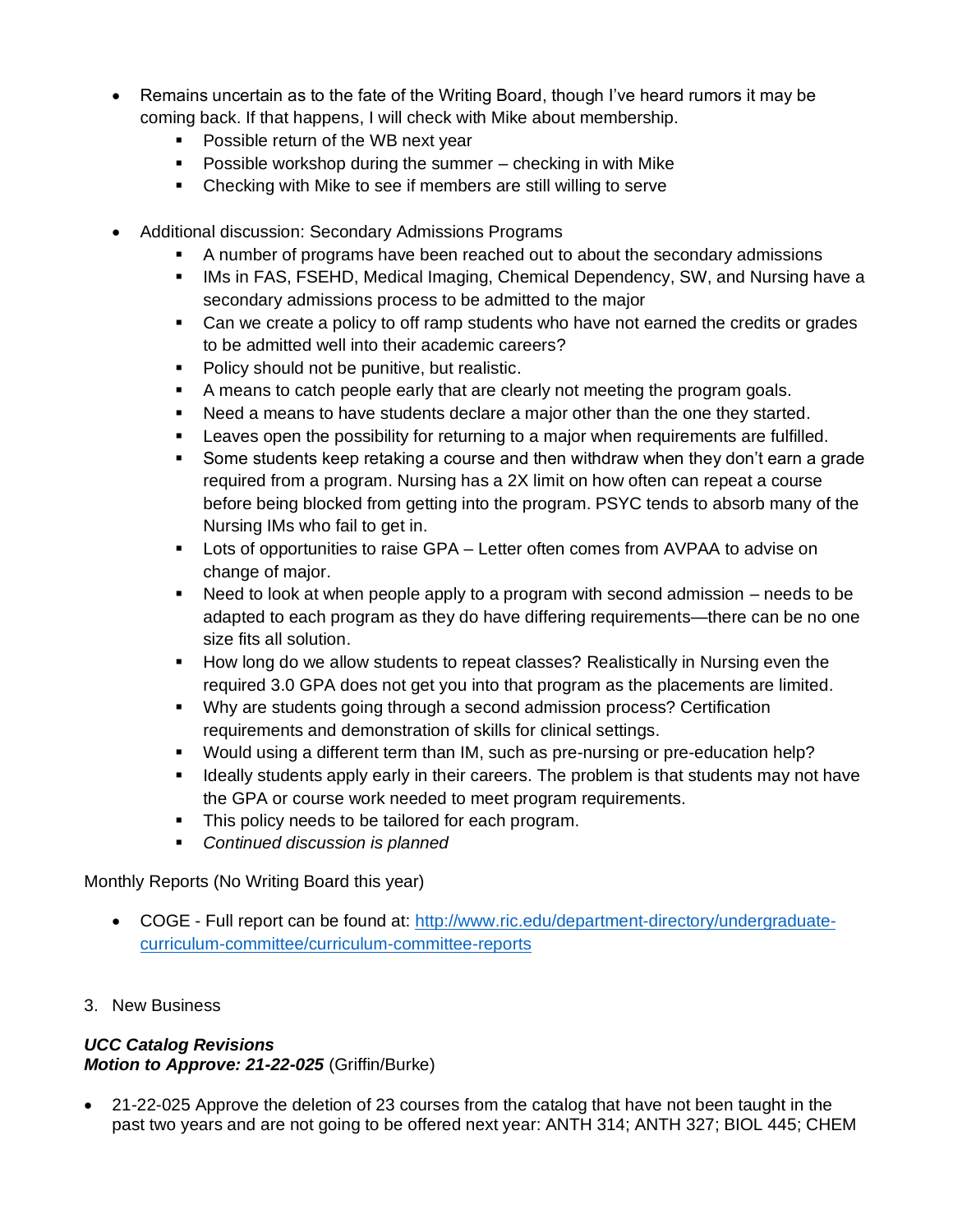420; COMM 378; ECON 438; GEND 354; GEND 458; HPE 206; HPE 207; HPE 323; HPE 402; HPE 412; HSCI 302; MKT 310; MATH 238; PHIL 353; PHIL 355; PSCI 340; POL 266; SED 444; SWRK 443 and SPAN 404. The proposal also covers revisions to LAS 363, MATH 177 and PSYC 445 that were affected by the above deletions.

*Discussion: #025* seeks approval for the deletion of 23 courses which have not been taught the deletions. However, the proposal includes revisions to:

- MATH 177 Quantitative Business Analysis I will drop the Roman numeral and simply become: MATH 177 Quantitative Business Analysis -- *all programs that use the course should be updated to reflect the change and so these are not included in each program's catalog copy*.
- **EX41** Given we are deleting BIOL 445, PSYC 445 Behavioral Neuroscience can delete from the description: "Credit cannot be received for both PSYC 445 and BIOL 445."
- The School of Business General Information section has a Suggested Sequence of Courses where there is a reference to MATH 238 that should be deleted.
- The Records Office also has two listings for LAS 363 Seminar: Topics in Latin American Studies. This course needs to be kept, but one of the listings in Records should be deleted.

*Action:* Approved with two abstentions

*N.B. Committee member thanked Sue for the work that has to go into this proposal due to its complexity. It's not fun. Response: No it isn't!*

### *HIST/Global Studies*

*Motion to Approve: 21-22-026* (Basu/Rawson)

• 21-22-026 Approve a revision to the prerequisite of GLOB 461W.

*Discussion: #026* requests a revision to prerequisites of the Global Studies capstone GLOB 461W Seminar in Global Studies. GLOB 365 The Atlantic World will be removed as a prerequisite because the course has been deleted, the remaining prerequisites are appropriate. *Action:* Approved with one abstention

### *VPAA/ CUS*

*Motion to Approve:* 21-22-027 (Basu/Rawson)

• 21-22-027 Approve a new 16 credit CUS in Workplace Diversity.

*Discussion: #027* asks approval for the creation of a new 16-credit CUS in Workplace Diversity. The course is open to anyone to enroll in, but will be a requirement for the BPS Organizational Leadership concentration. It will be made up of four existing courses: COMM 333 Intercultural Communication; MGT 201W Foundations of Management; MGT 306 Management of a Diverse Workforce; SOC 208 The Sociology of Race & Ethnicity.

- Certificate was to be built in to the BPS (2 concentrations Organizational Leadership and Social Services) so that students would have a credential halfway through the program. Good retention incentive.
- Social Services includes the Certificate for Non-profit Studies also used by YDEV
- No good match for Organizational Leadership
- Courses were carefully chosen to accommodate Organizational Leadership with unique sequence not offered to other majors
- BPS has commitment to ethics and diversity coursework reflects that
- No changes to the program because the courses are already there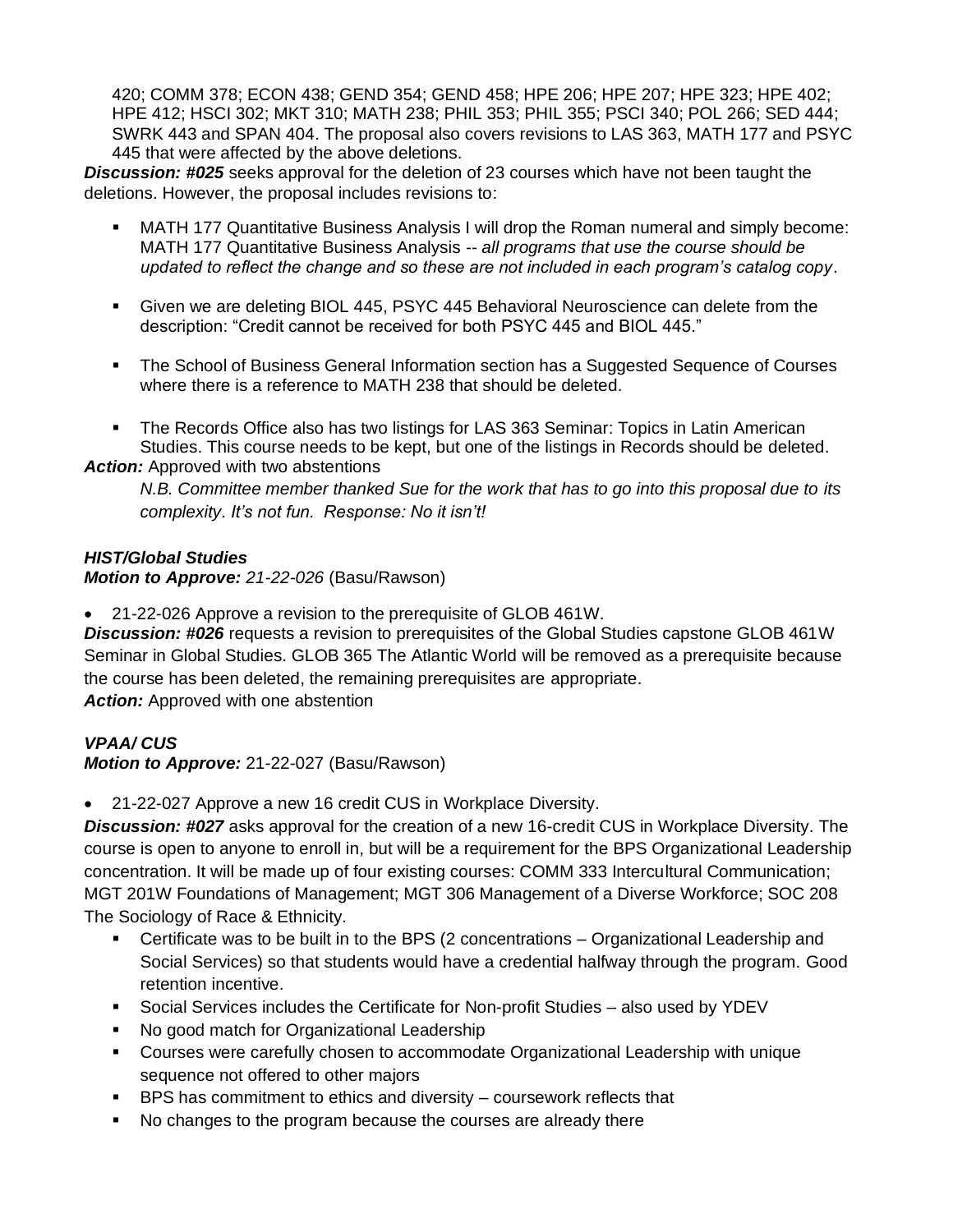4. Any Other Business

#### *UCC Manual Revisions Motion to Approve Revisions to Appendix IX-A* (Burke/Basu)

• Approve the updates to the Math Competency section (Appendix IX-A) of the UCC Manual. This also appears in the catalog and so will need to be updated there, too.

*Discussion:* The catalog and UCC manual are now in sync. Typos have been corrected and will be correct in next year's catalog.

- Confusion between GE math and Math Competency (College Requirement)
- **■** Math GE = teaching students mathematical thinking & Math Competency = the math foundation needed to navigate different disciplines (number sense)
- **E** Advising students who have GE math completed, but not the Math Competency is tricky.
- Committee may want to take this up.
- RIC, CCRI and URI are working on this and other GE collaboration. Currently many CCRI students come to RIC with a Math Gen. Ed., not aware they also need to complete our Math Competency requirement in addition to this.

**Action:** Approved one abstention

- Sara Reilly reported on current state of JAA agreements and transfer policies and will be available for questions.
	- Sara will be the point person for all existing JAA Plans
	- Hoping to work once a year with Depts. that have JAA Plans
	- If a new plan is required that will go to Holly Shadoian
	- JAA Plans at RIC are 3 years old and in need of revision
	- Problem: CCRI is implementing new Gen Ed in fall. Requires further updating of RIC JAA with Dept. Chairs.

• Outcomes will need to be reviewed and then an old and new JAA would exist.

Holly offered further comments on – 2+2

- May need to review 2+2 at RIC in light of the new GE at CCRI; their old gen ed. required two SB courses while RIC only requires one.
- Advising will need to be coordinated so that students could use CCRI Gen eds to begin a major
- JAA is designed for students at CCRI who within their first 30 credits decide to sign up for a program at RIC; they get an advisor from RIC, JAA day to check progress so they can transition to RIC smoothly.
- If a CCRI student earns their 60 credits with a 3.0 GPA and come to RIC They receive a 10% discount; 3.25 = 15% discount; 3.5 = 25% discount
- A RIC student with earning 3.0 GPA gets nothing. Equity issue is raised.
- Brief discussion of the Hope promise and what it might allow if passed.

**Motion to Adjourn: (Zornardo/Burke) 3:31**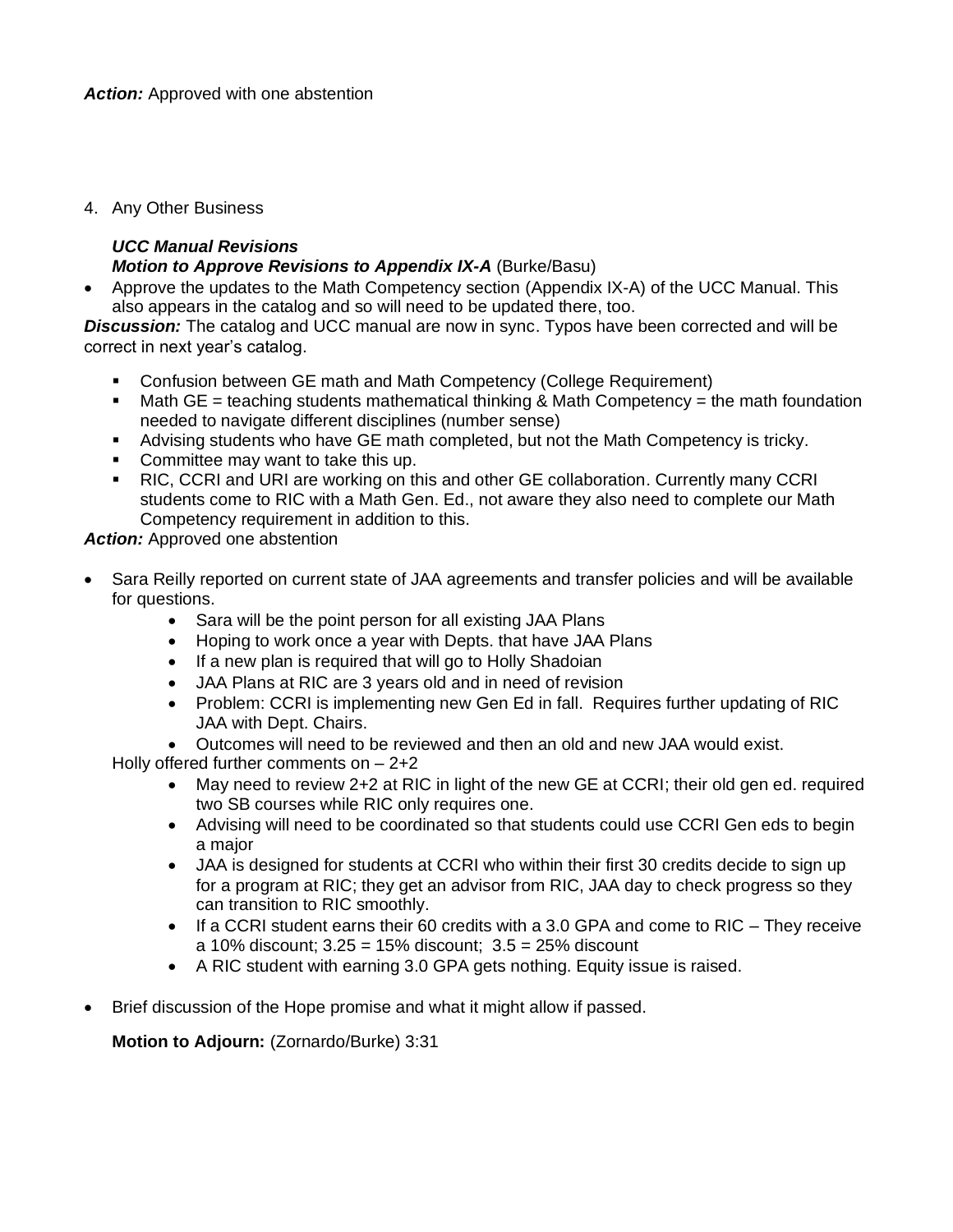**Constituencies: (Nov. feedback in red, Dec. in green, Feb. in blue). \*\*need report; this will be the final assessment. There will be follow up on those documents that are missing on websites in the Fall, and the JAA/2+2 have been passed on for Sara and Holly to manage.**

Galvez: Art, Communication, Film Studies ALL THERE FOR ALL.

\*\*Borgerding: Music, Theatre, and Dance will check for next meeting

Abbotson: English (All three concentrations have own WID and ARMs, but share the same program/learning goals, though they are somewhat different in nature—CW is working on their own goals), Modern Lang. (WID and GOALS there, but ARM for Academic Rhode Map for Concentration in Latin American Studies Missing—e-mail sent to ask why as one does exist), Liberal Studies (all there), Africana Studies (all there).

Rawson: History, Philosophy, Global Studies, Gender and Women's Studies. ALL THERE FOR ALL. Weinstein: Psychology, Anthropology, Environmental Studies, Chemical Dependency/Addiction. ALL THERE FOR ALL.

Dixon: Political Science, Geography, Public Admin, Sociology, Justice Studies. ALL THERE FOR ALL. Hewins: Biology (all there), Medical Imaging (missing WID), Health Sciences (missing WID). Burke: Computer Science and Information Systems, Math, Physics, Chemistry: ALL THERE FOR THESE FOUR. Data Science. (missing WID—one exists but unsure how to get it enacted—check with Mike),

Feinberg: Early Childhood, Elementary Ed., and Special Ed. e-mails sent, waiting to hear back. [Report submitted Jan.: All have ARMs (there was one missing from Special Ed. but it has been added—though there is an incorrect link to Ed. Studies rather than ELED—fix was requested. All have WID but none have any Program Goals/Learning Outcomes.] FSEHD program goals were collected for the NECHE report so exist—we just need to track them down and get them put onto the website.

Mukherjee: CPHP, Health and Physical Ed., Wellness and Exercise Science ALL THERE FOR ALL. \*\*McLaughlin: Secondary Ed., K-12 Education—Tech, Art, Music, and World Languages, and Youth Development (all there). Being looked into-Aside from YDEV others have missing WID and Program goals/learning outcomes. FSEHD program goals were collected for the NECHE report so exist—we just need to track them down and get them put onto the website.

Basu: Accounting, Finance, Economics, HCA, Management, Marketing ALL THERE FOR ALL. Griffin: Nursing ALL THERE.

Diem: Social Work ALL THERE.

### **Current JAA/ 2+2 (P) plans in place:**

**<https://www.ritransfers.org/program-transfer-plans-2/>(2018-2019 catalog)**

#### **<https://www.ritransfers.org/jaa-ric/>(dated 2018-2019)**

Galvez: Communication (P/JAA) Look fine.

Borgerding:Theatre (JAA) Looks okay.

Abbotson: English (JAA) The JAA for English posted at RItransfers.org is not correct as it contains old course numbers no longer used, an updated version was sent in but for some reason not used and the old one was simply recycled; Modern Lang.(JAA) correct.

Rawson: History (JAA) The JAA for History posted at RItransfers.org is no longer correct, because the History major here was revised in 2019, and (2) History has a new 2+2 plan, but Elisa doesn't have it: she says Holly Shadoian does, but it is not on the website. Follow up reveals Holly does not have this, Sue will follow up with other members of the HIST department; this was never actually completed due to COVID.

Philosophy (JAA) correct.

Weinstein: Psychology (P/JAA); Environmental Studies (P) Look correct. ANTH is developing one. \*\*Dixon: Political Science (JAA); Public Admin (P); Sociology (P/JAA); Justice Studies (P/JAA) Report next meeting.